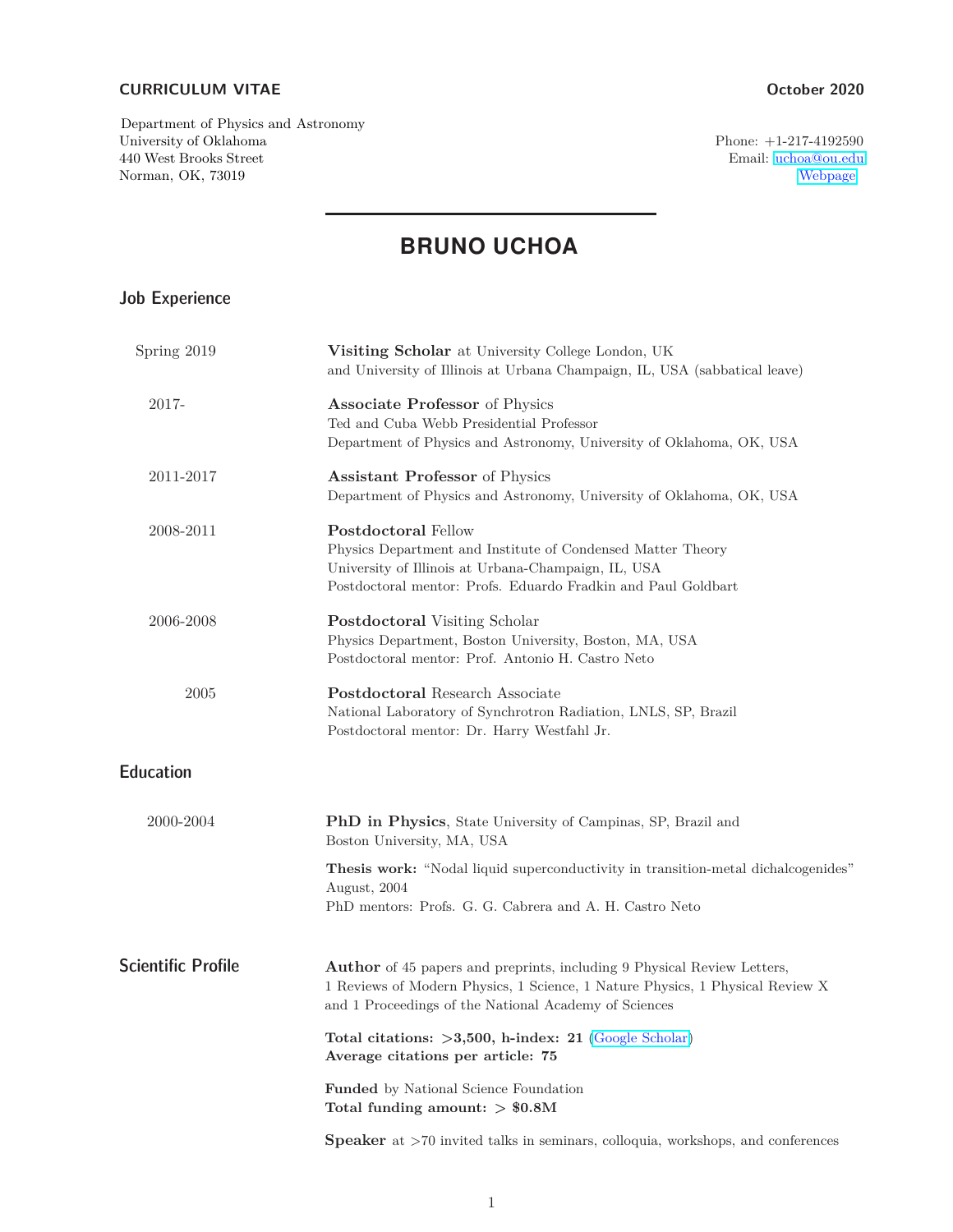## Research Areas

|                               | <b>Quantum Materials</b>                                                     |
|-------------------------------|------------------------------------------------------------------------------|
|                               | 2D and 3D Weyl and Dirac semimetals, Quantum Hall effects                    |
|                               | unconventional superconductors, Moire materials                              |
|                               | <b>Strongly Correlated Systems</b>                                           |
|                               | Quantum phase transitions, non-Fermi liquid behavior, quantum magnetism      |
|                               | strong localization, quantum many-body physics                               |
|                               | Quantum transport                                                            |
|                               | Topological domain walls, hydrodynamics and non-equilibrium                  |
| <b>Fellowships and Awards</b> |                                                                              |
| 2019                          | Carl T. Bush Lectureship                                                     |
|                               | Awarded by University of Oklahoma, OK, USA                                   |
|                               |                                                                              |
| 2017                          | Ted and Cuba Webb Presidential Professorship                                 |
|                               | awarded by University of Oklahoma, OK, USA                                   |
|                               |                                                                              |
| 2014                          | Recognition for Exceptional Achievements in Research                         |
|                               | awarded by Vice President for Research, University of Oklahoma, OK, USA      |
| 2014-2019                     | <b>NSF Early Career Award</b>                                                |
|                               | awarded by National Science Foundation (NSF)                                 |
|                               |                                                                              |
| 2012-2013                     | Junior faculty summer fellowship                                             |
|                               | awarded by the College of Arts and Sciences, University of Oklahoma, OK, USA |
| 2008-2011                     | Postdoctoral fellowship at University of Illinois                            |
|                               | awarded by Institute of Condensed Matter Theory, Urbana, IL, USA             |
|                               |                                                                              |
| 2006-2007                     | Research fellowship at Boston University                                     |
|                               | awarded by National Council of Science (CNPq), Brazil                        |
| 2000-2004                     | Graduate fellowship and Visiting scholarship at Boston University            |
|                               | awarded by São Paulo State Research Foundation (FAPESP), Brazil              |
|                               |                                                                              |
| 2001                          | Summer school scholarship at ICTP                                            |
|                               | awarded by International Center for Theoretical Physics (ICTP), Italy        |

# Teaching

| <b>Physics Instructor</b> , University of Oklahoma                                                                              |
|---------------------------------------------------------------------------------------------------------------------------------|
| Classical Mechanics (PHY- 5153) - Fall 2011-2013, 2016                                                                          |
| Quantum Mechanics II (PHY-5403) - Spring 2012-2014, 2018, 2020                                                                  |
| Advanced Condensed Matter (PHY-6243) - Fall 2014, 2017                                                                          |
| Physics II for Life Science Majors (PHY-2424) - Fall 2015, Spring 2017                                                          |
| Statistical Mechanics (PHY-5163) - Spring 2016                                                                                  |
| undergraduate Quantum Mechanics II (PHYS-4803) Fall 2018, 2019                                                                  |
| <b>Invited Lecturer</b> , University of Illinois at Urbana-Champaign<br>Major Topics in Mesoscopics and Nanoscience (PHY-598MN) |
|                                                                                                                                 |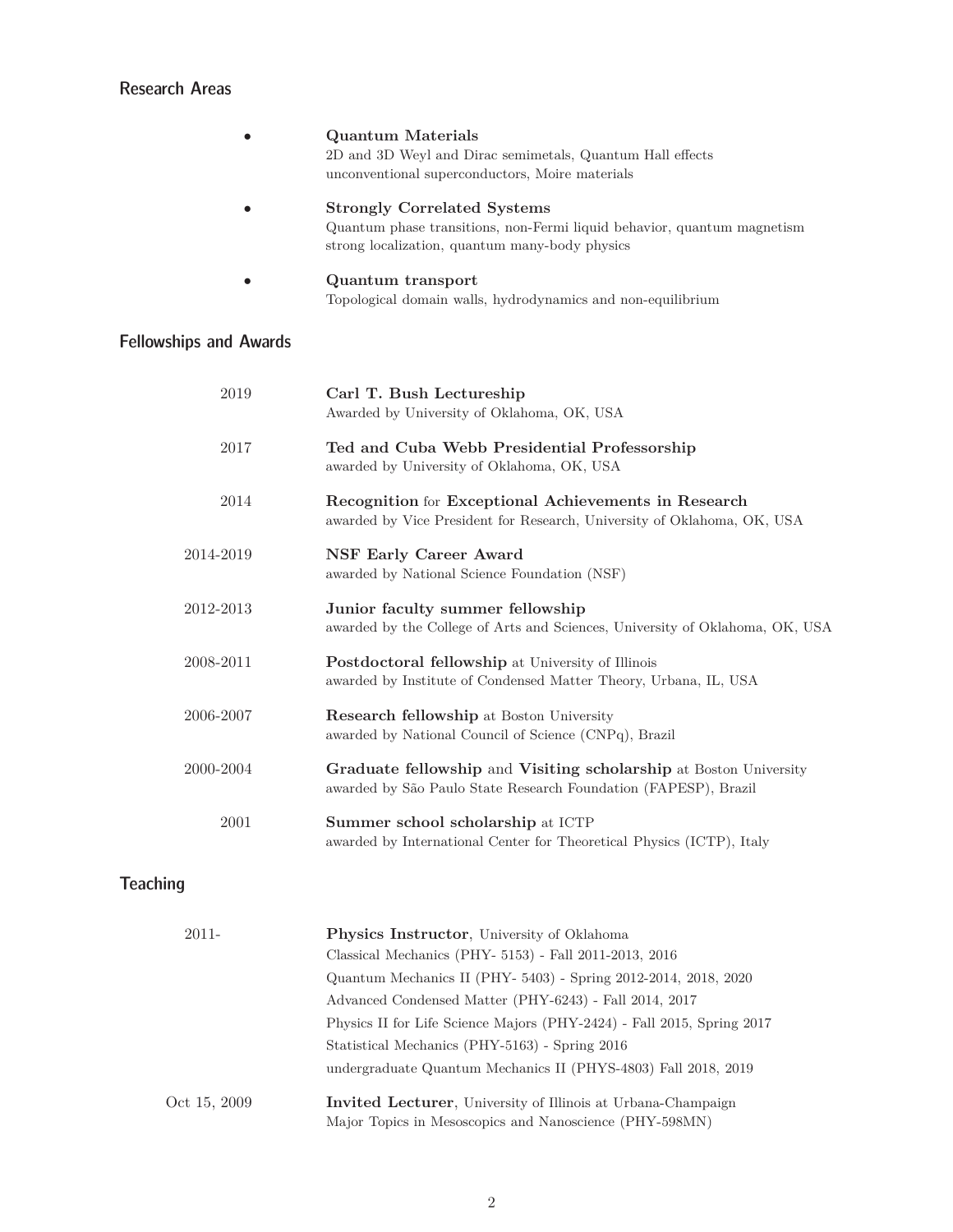#### Professional Activities and Services

- **Referee** for Physical Review Letters, Physical Review B Nature Physics, Nature Communications, Nano Letters Proceedings of the National Academy of Sciences Scientific Reports, Europhysics Letters, New Journal of Physics Carbon, Reports on Progress in Physics
- **Panelist** for the National Science Foundation (NSF) Regular and CAREER panels
- **Referee** for the National Science Foundation (NSF), Army Research Office (ARO), German-Israeli Foundation for Scientific Research, ISR Netherlands Foundation for Fundamental Research on Matter, NLD Marsden Fund, Royal Society of New Zealand, NZL Fonds de Recherche du Quebec - Nature et Technologies, CAN United States-Israel Binational Science Foundation (BSF), ISR Austrian Science Fund (FWF), AUS Deutsche Forschungsgemeinschaft (DFG), GER Agence Nationale de la Recherche (ANR), FRA
- **Member** of the American Physical Society
- **Chair** of the APS march meeting in 2008, 2009, and 2011
- **Chair** of the 2012 APS March meeting invited session: "Excitonic and correlation effects in single-layer graphene"
- **Sorter** of the 2011 APS march meeting
- **Coordinator** of the condensed matter theory seminars at Boston University from Jan 2007 to Aug 2008

#### Supervised Postdocs and Students

| $2020 -$  | Mr. Sankalp Prajapati, Graduate Student                                                                                        |
|-----------|--------------------------------------------------------------------------------------------------------------------------------|
| 2017–     | Mr. Geo Jose, Graduate Student                                                                                                 |
| 2015-2020 | Dr. Sang Wook Kim, Graduate Student<br>Currently Posdoctoral Fellow, University of Vermont, VT, USA                            |
| 2016-2019 | Dr. Kangjun Seo, Postdoctoral Fellow                                                                                           |
| 2012-2018 | Dr. Xu Dou, Graduate Student<br>Currently at Rigol Technologies, Suzhou, China                                                 |
| 2012-2014 | Dr. Akbar Jaefari, Postdoctoral Fellow<br>Currently Assistant Professor of Physics, Western New England University,<br>MA, USA |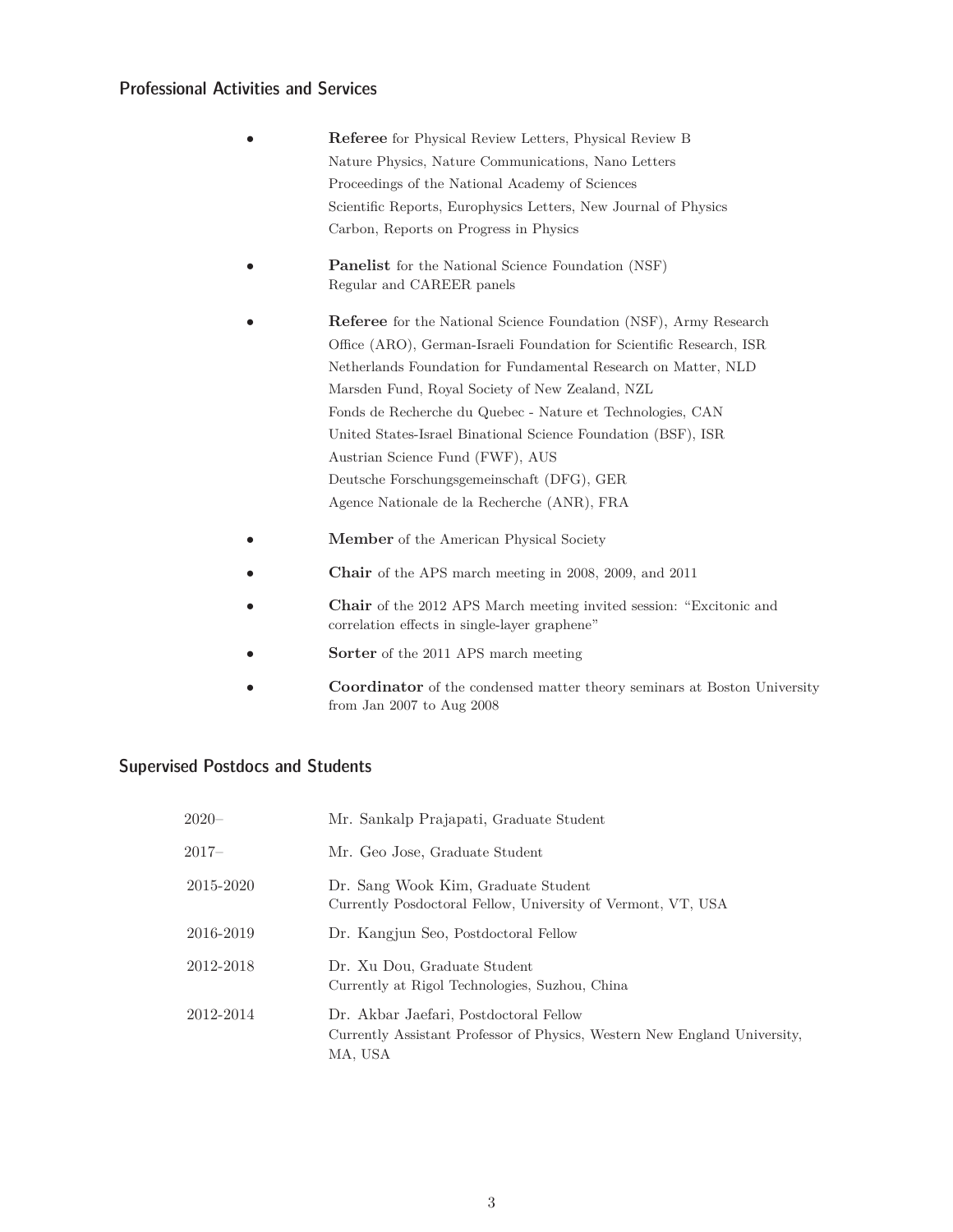#### External and Internal Funding

- **NSF** grant, "Novel quantum effects in strongly correlated materials" Period: 2020-2023, PI Amount funded: \$360,000
- **Carl T Bush Lectureship**, University of Oklahoma Period: 2019-2022 Amount funded: \$45,000
- **NSF Early CAREER Award** "Interactions and quantum effects in nodal materials" Period: 2014-2019, PI Amount funded: \$402,000
- **Junior Faculty Summer Fellowship**, College of Arts and Sciences Title: "Electrons in low dimensional carbon" Period: 2013 Amount funded: \$7,000
- **Junior Faculty Summer Fellowship**, College of Arts and Sciences Title: "Quantum phenomena in low dimensional systems" Period: 2012 Amount funded: \$7,000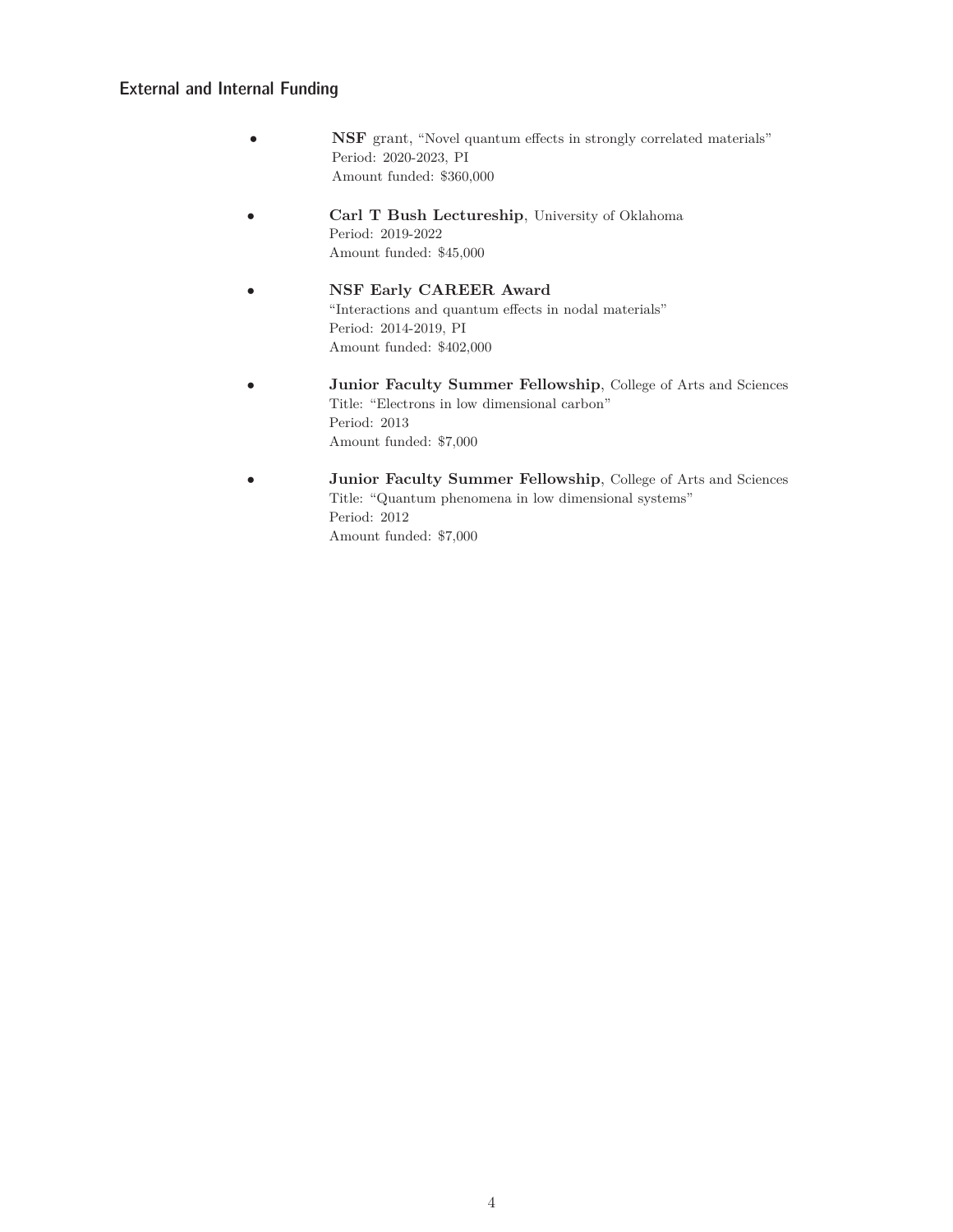#### **Publications**

- [47] **Response function of momentum resolved electron spectroscopy in layered systems** B. Uchoa, A. A. Husain, M. Mitrano, P. Abbamonte In preparation
- [46] **Excitonic condensation in incoherent semimetals** G. Jose, B. Uchoa In preparation
- [45] **Topological sensing with photonic arrays of resonant circular waveguides** K. E. Arledge, B. Weng, B. Uchoa **[arXiv:2009.10148 \(2020\)](https://arxiv.org/abs/2009.10148)** Submitted to Physical Review Letters
- [44] **Unbounded hydrodynamics in nodal-line semimetals** S. W. Kim, G. Jose, B. Uchoa **[arXiv:2009.01271 \(2020\)](https://arxiv.org/abs/2009.01271)** Submitted to Physical Review Letters
- [43] **Coulomb interactions and renormalization of semi-Dirac fermions near a topological Lifshitz transition** V. N. Kotov, B. Uchoa, and O. P. Sushkov **[arXiv:2008.04326 \(2020\)](https://arxiv.org/abs/2008.04326)** Submitted to Physical Review B
- [42] **Quantum critical scaling of gapped phases in nodal-line semimetals** G. Jose, B. Uchoa Physical Review B **101**, 115123 (2020) [\[PRB\]](https://doi.org/10.1103/PhysRevB.101.115123)
- [41] **Crossover of charge fluctuations across the strange metal phase diagram** A. A. Husain, M. Mitrano, M. S. Rak, S. I. Rubeck, B. Uchoa, J. Schneeloch, R. Zhong, G. D. Gu, P. Abbamonte Physical Review X **9**, 041062 (2019) [\[PRX\]](https://doi.org/10.1103/PhysRevX.9.041062)
- [40] **Quantum criticality of semi-Dirac fermions in 2+1 dimensions** M. D. Uryszek, E. Christou, A. Jaefari, F. Kruger, B. Uchoa Physical Review B **100**, 155101 (2019) [\[PRB\]](https://doi.org/10.1103/PhysRevB.100.155101)
- [39] **Ferromagnetic Mott state in twisted graphene bilayers at the magic angle** K. Seo, V. N. Kotov, B. Uchoa Physical Review Letters **122**, 246402 (2019) [\[PRL\]](https://doi.org/10.1103/PhysRevLett.122.246402)
- [38] **Elastic gauge fields and zero-field 3D quantum Hall effect in hyperhoneycomb lattices** S. W. Kim, B. Uchoa Physical Review B **99**, 201301(R) (2019) [\[RapidComm\]](https://doi.org/10.1103/PhysRevB.99.201301)
- [37] **Possible chiral topological superconductivity in CrO**2 **bilayers** X. Dou, K. Seo, B. Uchoa Physical Review B **99**, 104503 (2019) [\[PRB\]](https://doi.org/10.1103/PhysRevB.99.104503)
- [36] **Hidden charge order of interacting Dirac fermions on the honeycomb lattice** E. Christou, B. Uchoa, F. Kruger Physical Review B **98**, 161120(R) (2018) [\[RapidComm\]](https://doi.org/10.1103/PhysRevB.98.161120)
- [35] **Anomalous density fluctuations in a strange metal** M. Mitrano, A. A. Husain, S. Vig, A. Kogar, M. S. Rak, S. I. Rubeck, J. Schmalian, B. Uchoa J. Schneeloch, R. Zhong, G. D. Gu, P. Abbamonte Proceedings of the National Academy of Sciences **115**, 5392 (2018) [\[PNAS\]](https://doi.org/10.1073/pnas.1721495115)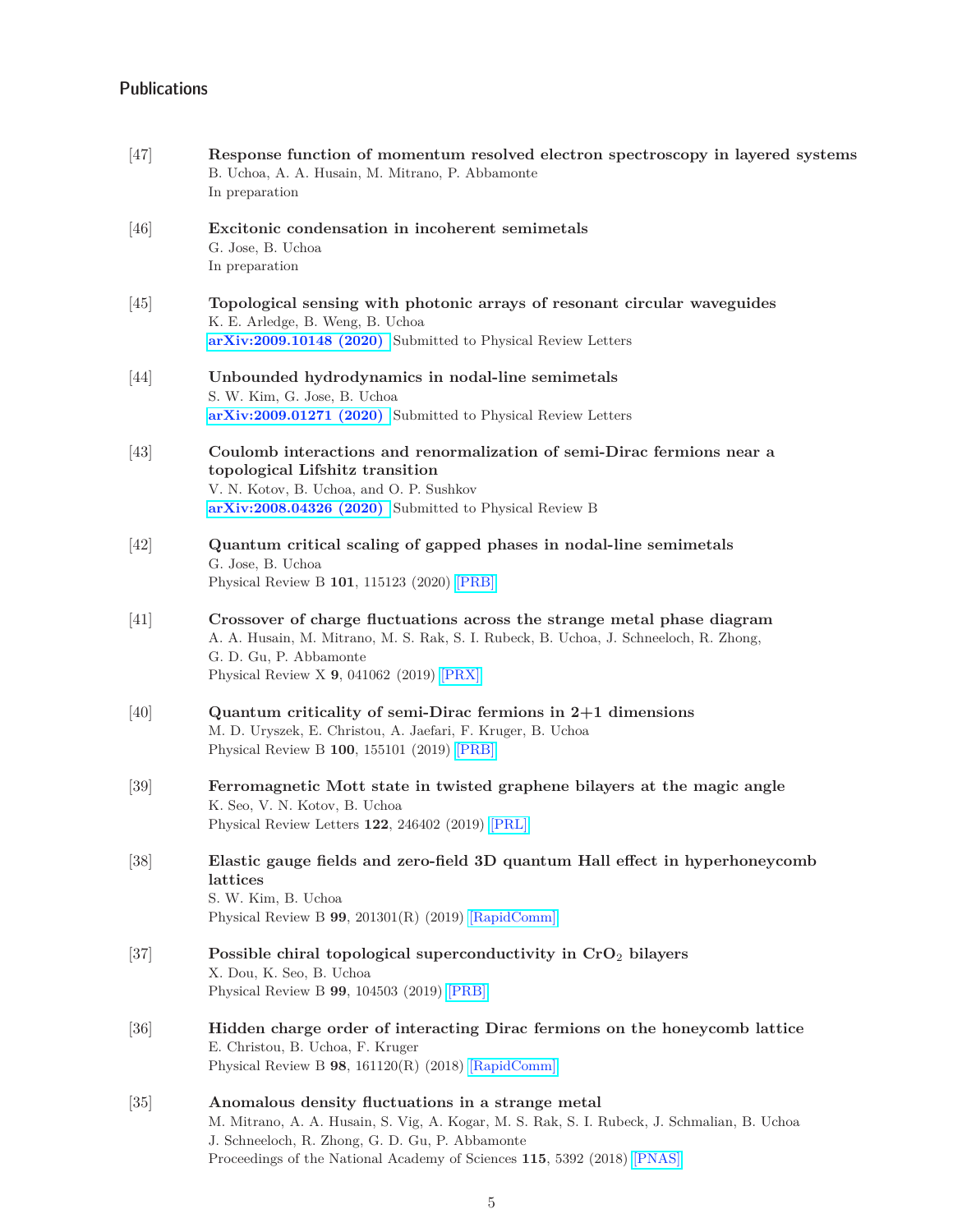[34] **3D quantum anomalous Hall effect in hyperhoneycomb lattices** S. W. Kim, K. Seo, B. Uchoa Physical Review B **97**, 201101(R) (2018) [\[RapidComm\]](https://doi.org/10.1103/PhysRevB.97.201101) [33] **Superconducting states of semi-Dirac fermions at zero and finite magnetic fields** B. Uchoa, K. Seo Physical Review B **96**, 220503(R) (2017) [\[RapidComm\]](https://doi.org/10.1103/PhysRevB.96.220503) [32] **Designing quantum spin-orbital liquids in artificial Mott insulators** X. Dou, V. N. Kotov, B. Uchoa Scientific Reports **6**, 31737 (2016) [\[SciRep\]](http://www.nature.com/articles/srep31737) [31] **A reexamination of the effective fine structure constant of graphene, as measured in graphite** Y. Gan, G. P. Munoz, A. Kogar, B. Uchoa, D. Casa, T. Gog, E. Fradkin, P. Abbamonte Physical Review B **93**, 195150 (2016) [\[PRB\]](http://dx.doi.org/10.1103/PhysRevB.93.195150) [30] **Andreev reflection in edge states of time reversal invariant Landau levels** S. Gunawardana, B. Uchoa Physical Review B **91**, 241402(R) (2015) [\[RapidComm\]](http://dx.doi.org/10.1103/PhysRevB.91.241402) [29] **Line of Dirac nodes in hyperhoneycomb lattices** K. Mullen, B. Uchoa, D. Glatzhofer Physical Review Letters **115**, 026403 (2015) [\[PRL\]](http://dx.doi.org/10.1103/PhysRevLett.115.026403) [28] **Valley order and loop currents in graphene on hexagonal boron nitride** B. Uchoa, V. N. Kotov, M. Kindermann Physical Review B **91**, 121412(R) (2015) [\[RapidComm\]](http://dx.doi.org/10.1103/PhysRevB.91.121412) [27] **Quasiparticle renormalization in ABC graphene trilayers** X. Dou, A. Jaefari, Y. Barlas, B. Uchoa Physical Review B **90**, 161411(R) (2014) [\[RapidComm\]](http://dx.doi.org/10.1103/PhysRevB.90.161411) [26] **Adatoms and Anderson localization in honeycomb lattices** J. H. Garcia, B. Uchoa, L. Covaci, and T. G. Rappoport Physical Review B **90**, 085425 (2014) [\[PRB\]](http://journals.aps.org/prb/abstract/10.1103/PhysRevB.90.085425) [25] **Orbital symmetry fingerprints for magnetic adatoms in graphene** B. Uchoa, L. Yang, S.-W. Tsai, N. M. R. Peres, and A. H. Castro Neto Editors choice for New Journal of Physics 'Highlights of 2014' collection New Journal of Physics **16,** 013045 (2014) [\[NJP\]](http://stacks.iop.org/1367-2630/16/013045) [24] **Superconducting states in pseudo-Landau levels of strained graphene** B. Uchoa, Y. Barlas Physical Review Letters **111**, 046604 (2013) [\[PRL\]](http://link.aps.org/doi/10.1103/PhysRevLett.111.046604) [23] **Odd momentum pairing and superconductivity in graphene heterostructures** F. Guinea, B. Uchoa Physcal Review B **86**, 134521 (2012) [\[PRB\]](http://dx.doi.org/10.1103/PhysRevB.90.085425) [22] **Zero energy modes and gate-tunable gap in graphene on hexagonal boron nitride** M. Kindermann, B. Uchoa, and D. M. Lee Physical Review B **86**, 115415 (2012) [\[PRB\]](http://link.aps.org/doi/10.1103/PhysRevB.86.115415)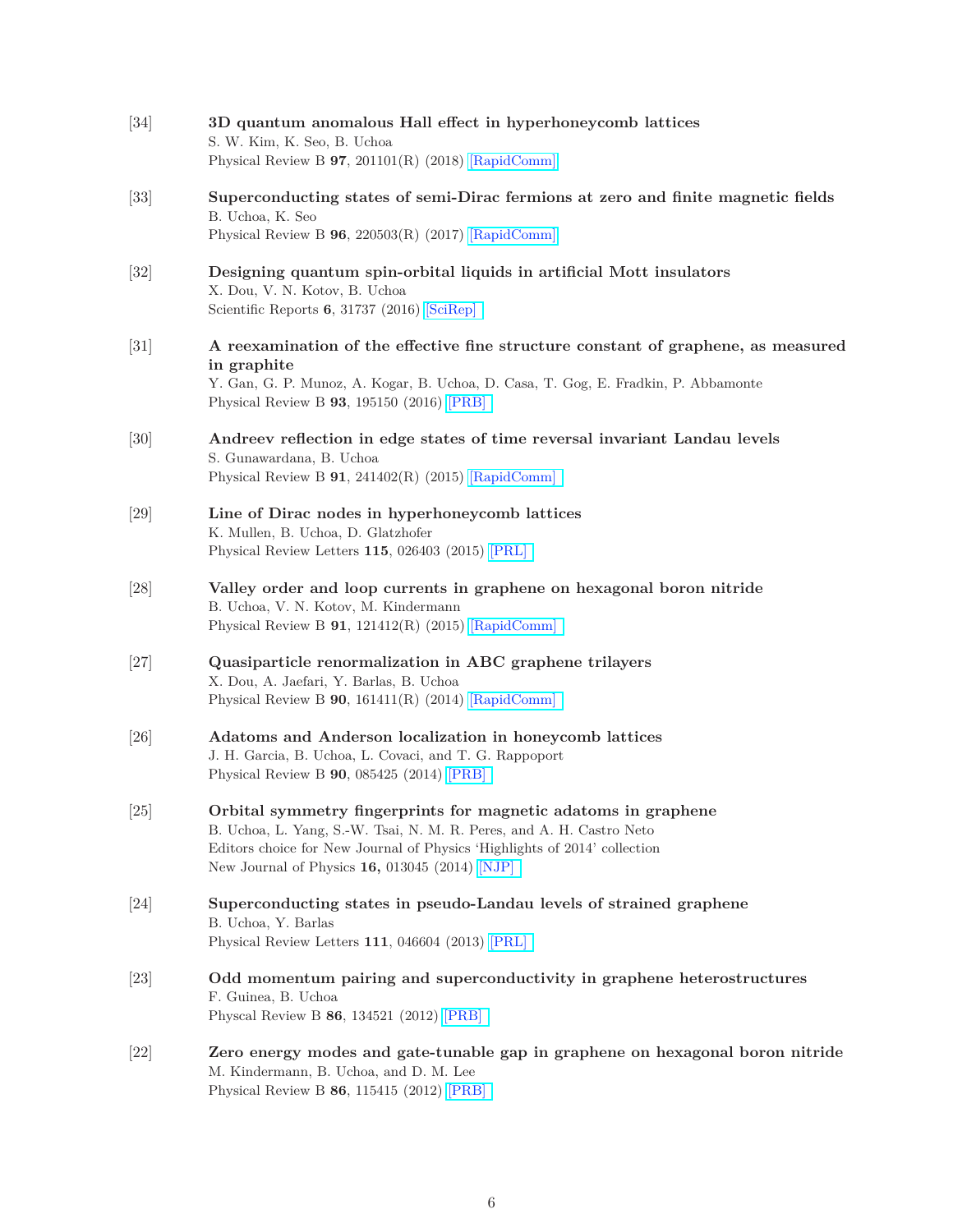- [21] **Electron-electron interactions in graphene: current status and perspectives** V. N. Kotov, B. Uchoa, V. M. Pereira, A. H. Castro Neto, and F. Guinea Reviews of Modern Physics **84**, 1067 (2012) [\[RMP\]](http://link.aps.org/doi/10.1103/RevModPhys.84.1067)
- [20] **The electron many-body problem in graphene** B. Uchoa, J. P. Reed, Y. Il Joe, D. Casa, T. Gog, E. Fradkin, P. Abbamonte Proceedings of the "Nobel symposium in graphene ", June 2010, Saltsjobaden, Sweeden Physica Scripta T **146**, 014014 (2012) [\[PST\]](http://iopscience.iop.org/1402-4896/2012/T146/014014/)
- [19] **Magnetic exchange mechanism for electronic gap opening in graphene** T. G. Rappoport, M. Godoy, B. Uchoa, R. R dos Santos and A. H. Castro Neto Europhysics Letters **96**, 27010 (2011) [\[EPL\]](http://iopscience.iop.org/0295-5075/96/2/27010/)
- [18] **Transport through Andreev bound states in a graphene quantum dot** T. Dirks, T. L. Hughes, S. Lal, B. Uchoa, Y.-F. Chen, C. Chialvo, P. Goldbart, N. Mason Nature Physics **7**, 386 (2011) [\[NatPhys\]](http://www.nature.com/nphys/journal/v7/n5/full/nphys1911.html)
- [17] **Kondo quantum criticality of magnetic adatoms in graphene** B. Uchoa, T. G. Rapopport, A. H. Castro Neto Physical Review Letters **106**, 016801 (2011) [\[PRL\]](http://prl.aps.org/abstract/PRL/v106/i1/e016801)
- [16] **The effective fine structure constant of freestanding graphene measured in graphite** J. P. Reed, B. Uchoa, Y. Il Joe, D. Casa, T. Gog, E. Fradkin, P. Abbamonte Science **330**, 805 (2010) [\[Science\]](https://science.sciencemag.org/content/330/6005/805)
- [15] **Magnetism and magnetotransport in disordered graphene** T. G. Rapopport, B. Uchoa, A. H. Castro Neto Physical Review B **80**, 245408 (2009) [\[PRB\]](http://link.aps.org/doi/10.1103/PhysRevB.80.245408)
- [14] **Theory of scanning tunneling spectroscopy for magnetic adatoms in graphene** B. Uchoa, C. Ling, S.-W. Tsai, N. M. R. Peres, A. H. Castro Neto Physical Review Letters **103**, 206804 (2009) [\[PRL\]](http://link.aps.org/doi/10.1103/PhysRevLett.103.206804)
- [13] **1/N expansion in correlated graphene** V. N. Kotov, B. Uchoa, A. H. Castro Neto Physical Review B **80**, 165424 (2009) [\[PRB\]](http://link.aps.org/doi/10.1103/PhysRevB.80.165424)
- [12] **Comment on "BCS superconductivity of Dirac fermions in graphene layers"** B. Uchoa, A. H. Castro Neto Physical Review Letters **102**, 109701 (2009) [\[PRL\]](http://link.aps.org/doi/10.1103/PhysRevLett.102.109701)
- [11] **Adatoms in graphene** A. H. Castro Neto, V. N. Kotov, J. Nilson, V. M. Pereira, N. M. R. Peres, B. Uchoa Solid State Communications **149**, 1094 (2009) [\[SSC\]](http://www.sciencedirect.com/science/journal/00381098)
- [10] **Polarization charge distribution in gapped graphene** V. N. Kotov, V. M. Pereira, B. Uchoa Selected for Virtual Journal of Nanoscale Science & Technology **18** (10) (2008) Physical Review B **78**, 075433 (2008) [\[PRB\]](http://link.aps.org/doi/10.1103/PhysRevB.78.075433)
- [9] **Localized magnetic states in graphene** B. Uchoa, V. N. Kotov, N. M. R. Peres, A. H. Castro Neto Selected for Virtual Journal of Nanoscale Science & Technology **18** (3) (2008) Physical Review Letters **101**, 026805 (2008) [\[PRL\]](http://link.aps.org/doi/10.1103/PhysRevLett.101.026805)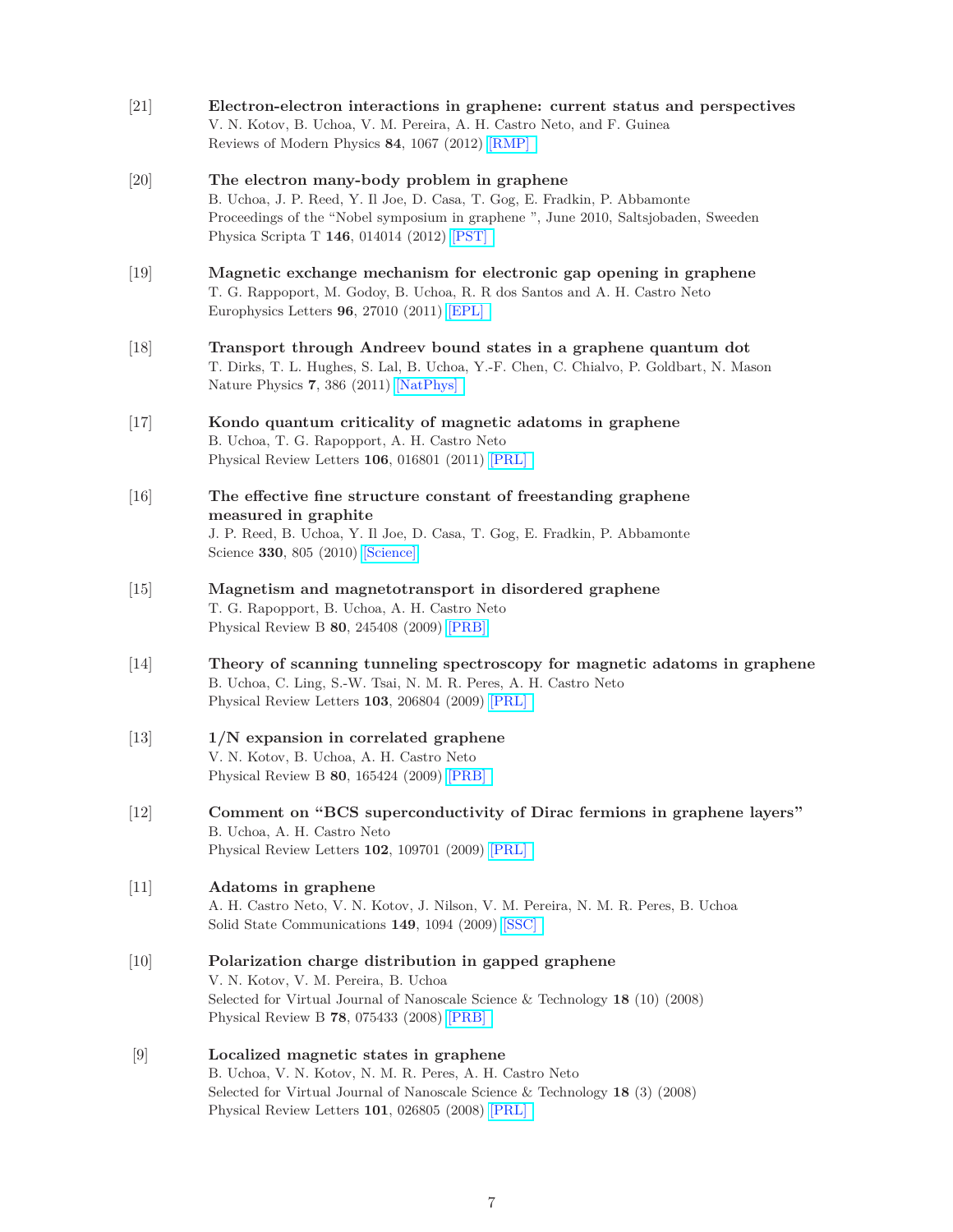- [8] **Electron-electron interactions in the vacuum polarization of graphene** V. N. Kotov, B. Uchoa, A. H. Castro Neto Physical Review B **78**, 035119 (2008) [\[PRB\]](http://link.aps.org/doi/10.1103/PhysRevB.78.035119)
- [7] **Tailoring graphene with metals on top** B. Uchoa, C.-Y. Lin, A. H. Castro Neto Physical Review B **77**, 035420 (2008) [\[PRB\]](http://link.aps.org/doi/10.1103/PhysRevB.77.035420)
- [6] **Superconducting states of pure and doped graphene** B. Uchoa, A. H. Castro Neto Physical Review Letters **98**, 146801 (2007) [\[PRL\]](http://link.aps.org/doi/10.1103/PhysRevLett.98.146801)
- [5] **Comment on "New mean-field theory of the**  $tt't''J$  model applied to the **high-***T<sup>c</sup>* **superconductors"** A. Ferraz, E. Kochetov, B. Uchoa Physical Review Letters **98**, 069701 (2007) [\[PRL\]](http://link.aps.org/doi/10.1103/PhysRevLett.98.069701)
- [4] **Magnetic structure and critical behavior of GdRhIn**5**: resonant x-ray diffraction and renormalization group analysis** E. Granado, B. Uchoa, A. Malachias, R. Lora-Serrano, P. G. Pagliuso, H. Westfahl Jr. Physical Review B **74**, 214428 (2006) [\[PRB\]](http://link.aps.org/doi/10.1103/PhysRevB.74.214428)
- [3] **Nodal liquid and** *s***-wave superconductivity in transition metal dichalcogenides** B. Uchoa, G. G. Cabrera, A. H. Castro Neto Physical Review B **71**, 184509 (2005) [\[PRB\]](http://link.aps.org/doi/10.1103/PhysRevB.71.184509)
- [2] **Ferromagnetic domains in finite systems: mean-field critical exponents and applications** B. Uchoa, G. G. Cabrera invited chapter in *New developments in ferromagnetism research,* (Nova Science), edited by V. N. Murray, chap. 4, pp. 101-120. **[arXiv:0109499 \(2005\)](http://arxiv.org/abs/cond-mat/0109499)**
- [1] **Electromagnetic response of layered superconductors with broken lattice inversion symmetry** B. Uchoa, A. H. Castro Neto, G. G. Cabrera Physical Review B **69**, 144512 (2004) [\[PRB\]](http://link.aps.org/doi/10.1103/PhysRevB.69.144512)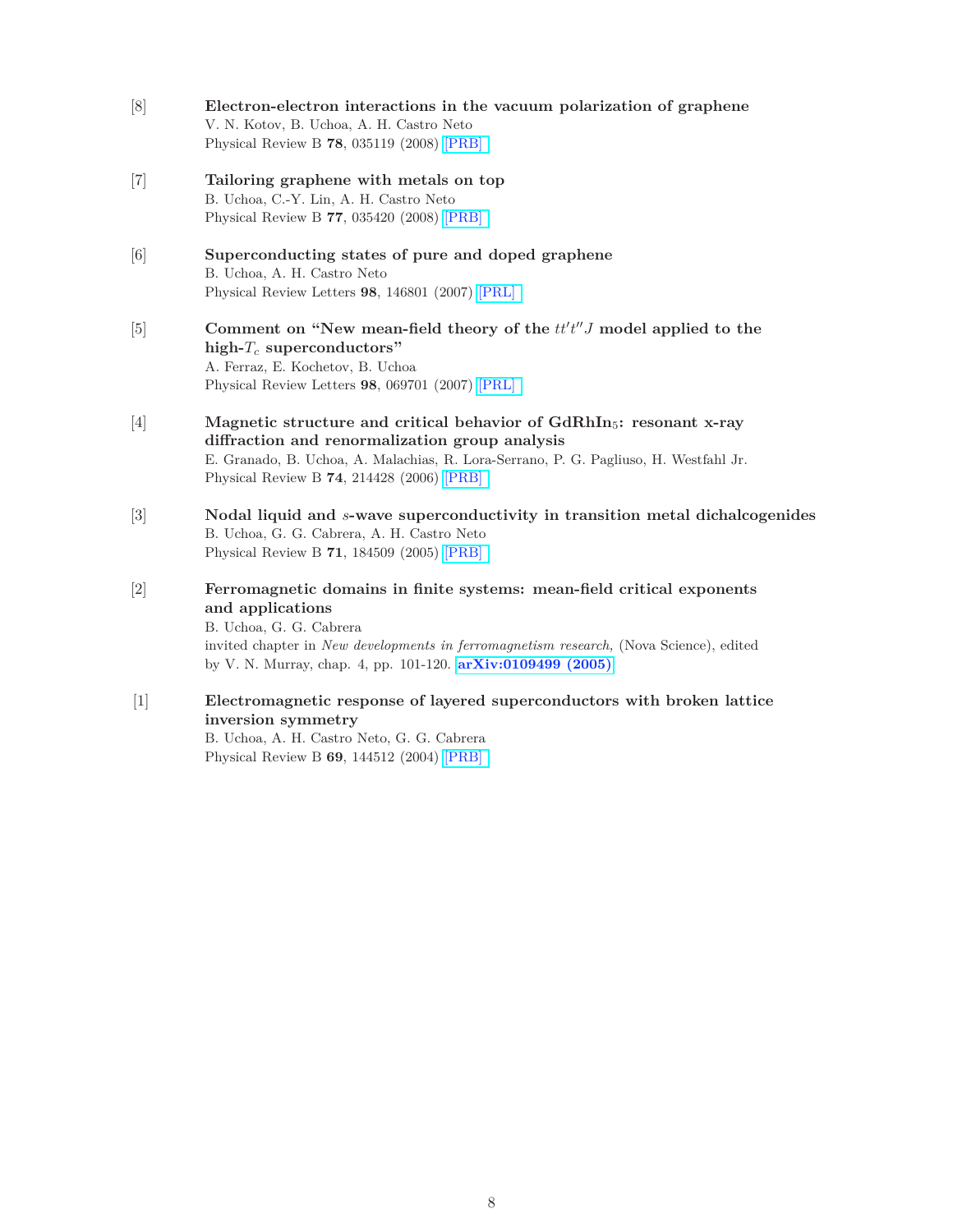# Invited Talks, Symposia and Workshops

| $[75]$ | "Unbounded hydrodynamics in nodal-line semimetals"<br>Jan, 2021, Department of Physics, University of Kentucky, KY, USA                                       |
|--------|---------------------------------------------------------------------------------------------------------------------------------------------------------------|
| $[74]$ | "Unbounded hydrodynamics in nodal-line semimetals"<br>Dec, 2020, Institute of Materials, Federal Polytechnic School of Lausanne, Switzterland                 |
| $[73]$ | "Unbounded hydrodynamics in nodal-line semimetals"<br>Oct, 2020, Department of Physics, Columbia University, NY, USA                                          |
| $[72]$ | "Designing novel Mott states with a twist"<br>Feb, 2020, Colloquium, Department of Physics, University of Cincinnati, OH, USA                                 |
| $[71]$ | Workshop on "Future directions in topological states of matter: beyond the single<br>particle picture"<br>Jan, 2020, Aspen Center for Physics, Aspen, CO, USA |
| [70]   | Workshop on "Moire materials: strong correlations in synthetic superlattices"<br>June, 2019, Aspen Center for Physics, Aspen, CO, USA                         |
| [69]   | "3D Quantum Hall effects in Dirac loops"<br>April, 2019, Department of Physics, University of Illinois at Urbana-Champaign, IL, USA                           |
| [68]   | "3D Quantum Hall effects in Dirac loops"<br>April, 2019, Department of Physics, University of Cincinnati, OH, USA                                             |
| [67]   | "3D Quantum Hall effects in Dirac loops"<br>Feb, 2019, Department of Physics, Universite Paris-Sud, Paris, FR                                                 |
| [66]   | "Topology and quantum phenomena in nodal matter"<br>Feb, 2019, Colloquium, London Centre for Nanotechnology, University College London, UK                    |
| [65]   | "3D Quantum Hall effects in Dirac loops"<br>Jan, 2019, Department of Physics, University of Cambridge, Cambridge, UK                                          |
| [64]   | Gordon conference on: "Strongly Correlated Electron Systems"<br>June, 2018, South Hadley, MA, USA                                                             |
| $[63]$ | "Topology and quantum phenomena in nodal matter"<br>April, 2018, Colloquium, University of Mississipi, MS, USA                                                |
| [62]   | "Quantum Hall condensates"<br>Feb, 2018, Colloquium, University of Central Florida, FL, USA                                                                   |
| [61]   | "Quantum simulation of SU(4) symmetric spin lattice models"<br>Oct, 2017, Invited speaker at the Symmetry 2017 Conference, Barcelona, Spain                   |
| [60]   | "Quantum simulation of SU(4) symmetric spin lattice models"<br>June, 2017, Federal Polytechnic School of Lausanne, Switzterland                               |
| [59]   | "3D anomalous Hall effects in hyperhoneycomb lattices"<br>June, 2017, Department of Physics, University of Wuzburg, Germany                                   |
| [58]   | "Designing quantum spin liquids in artificial spin lattices"<br>May, 2017, Department of Physics, University of California San Diego, CA, USA                 |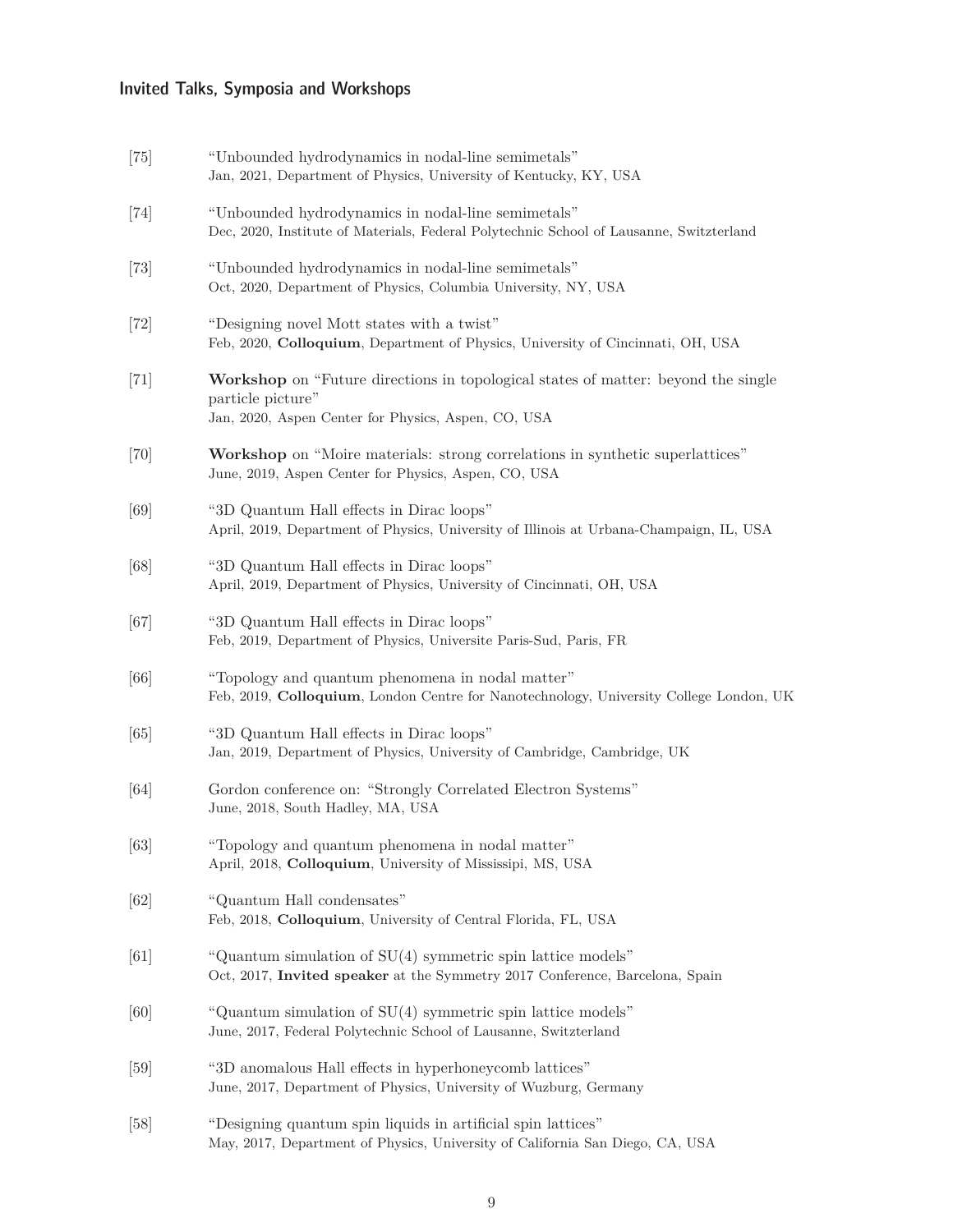| $[57]$ | "Quantum Hall condensates"<br>May, 2017, Colloquium, University of California San Diego, CA, USA                                                           |
|--------|------------------------------------------------------------------------------------------------------------------------------------------------------------|
| [56]   | "Designing quantum spin liquids in artificial spin lattices"<br>May, 2017, Department of Physics, University of California Irvine, CA, USA                 |
| [55]   | "Quantum phenomena in nodal materials",<br>Sept, 2016, Colloquium, Department of Physics and Astronomy, University of Oklahoma, OK, USA                    |
| $[54]$ | Gordon conference on: "Correlated Electron Systems"<br>June, 2016, South Hadley, MA, USA                                                                   |
| $[53]$ | "Designing quantum spin-orbital liquids in artificial Mott insulators"<br>June, 2016, Imdea Nanoscience Institute, Madrid, Spain                           |
| [52]   | "Quantum Hall condensates"<br>Feb, 2016, Colloquium, Department of Physics, University of Texas Dallas, TX, USA                                            |
| [51]   | "Superconducting states in time reversal invariant Landau levels"<br>Aug, 2015, Department of Physics, University of Cambridge, Cambridge, UK              |
| [50]   | "Anomalous Hall effect in graphene"<br>Aug, 2015, Rutherford Appleton Laboratory, University College of London, Oxfordshire, UK                            |
| [49]   | Workshop on "Understanding strongly coupled systems in high energy and condensed<br>matter physics"<br>May, 2015, Aspen Center for Physics, Aspen, CO, USA |
| [48]   | "Anomalous Hall effect in graphene"<br>April, 2015, Department of Physics, Rice University, Houston, TX, USA                                               |
| [47]   | "Anomalous Hall effect in graphene"<br>Nov, 2014, Department of Physics, University of California at Riverside, CA, USA                                    |
| [46]   | Gordon conference on: "Correlated Electron Systems"<br>June, 2014, South Hadley, MA, USA                                                                   |
| $[45]$ | "Anomalous Hall effect in graphene"<br>April, 2014, Department of Physics, Columbia University, NY, USA                                                    |
| $[44]$ | "Flat bands in graphene"<br>April, 2014, Department of Physics, University of Illinois at Urbana-Champaign, IL, USA                                        |
| [43]   | "Strong correlations in graphene"<br>March, 2014, Invited speaker in the tutorial session at the APS March Meeting, Denver, CO                             |
| [42]   | Workshop on "Unconventional order in strongly correlated systems"<br>Jan, 2014, Aspen Center for Physics, Aspen, CO, USA                                   |
| [41]   | Anderson localization in honeycomb lattices<br>October, 2013, Colloquium, Dept. of Physics, Oklahoma State University, Stillwater, OK, USA                 |
| [40]   | "Superconducting states in graphene"<br>September, 2013, Invited speaker at the Midwest Solid State Conference, KA, USA                                    |
| [39]   | "Flat bands in graphene"<br>June, 2013, Institute of Materials Science of Madrid, Madrid, Spain                                                            |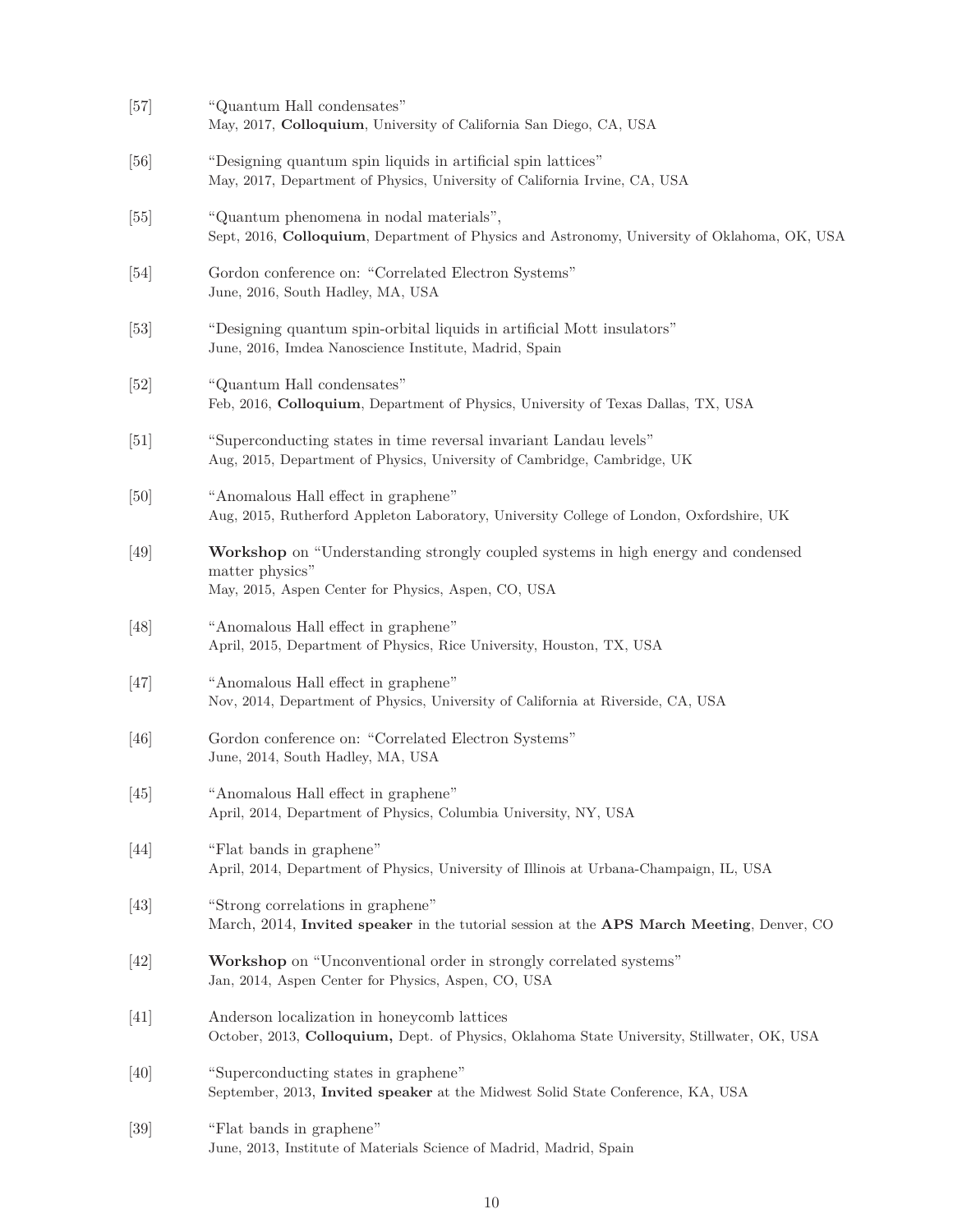| $[38]$            | "Massive Dirac fermions: Localization gap and superconductivity"<br>April, 2013, Department of Physics, University of Indiana, Bloomington, IN, USA                                     |
|-------------------|-----------------------------------------------------------------------------------------------------------------------------------------------------------------------------------------|
| [37]              | "Superconducting states in graphene"<br>March 2013, Invited Speaker at the APS March Meeting, Baltimore, MD, USA                                                                        |
| [36]              | "Localization gap and zero-energy modes in 2 dimensional carbon"<br>Feb 2013, Colloquium, Department of Physics, University of Arkansas, AR, USA                                        |
| $\left[35\right]$ | "Localization gap and zero-energy modes in graphene"<br>August, 2012. Department of Physics, Texas A&M University, College Station, TX, USA                                             |
| [34]              | Gordon conference on: "Correlations and Topology in Electron Systems"<br>June, 2012, South Hadley, MA, USA                                                                              |
| $\left[33\right]$ | "The dielectric constant of graphene"<br>Workshop on "The physics of graphene"<br>Jan, 2012, Kavli Institute for theoretical Physics, KITP, Santa Barbara, CA, USA                      |
| $\left[32\right]$ | "Quantum critical magnetism in graphene"<br>May, 2011, Department of physics, University of Cincinnati, OK, USA                                                                         |
| $\left[31\right]$ | "Roadmap to the many-body problem in graphene"<br>May, 2011, Colloquium, Department of physics, University of Oklahoma, OK, USA                                                         |
| [30]              | "Electron-electron interactions and quantum criticality in graphene"<br>April, 2011, Department of Physics, Yale University, NH, USA                                                    |
| $[29]$            | "Electron-electron interactions and quantum criticality in graphene"<br>March, 2011, School of Physics, Georgia Institute of Technology, GA, USA                                        |
| $[28]$            | "Electron-electron interactions and quantum criticality in graphene"<br>Feb, 2011, Department of Physics, University of Illinois at Urbana-Champaign, IL, USA                           |
| $[27]$            | "Roadmap to the many-body problem in graphene"<br>Feb, 2011, Colloquium, Department of Physics, University of North Carolina Chapel Hill, NC, USA                                       |
| $[26]$            | "Quantum magnetism in graphene"<br>Invited plenary speaker at the Sanibel Symposium on "Magnetism in nano-structures"<br>Feb, 2011, St. Simons Island, GA, USA                          |
| $\left[25\right]$ | Workshop on "Contrasting Superconductivity of Pnictides and Cuprates"<br>Jan, 2011, Aspen Center for Physics, Aspen, CO, USA                                                            |
| [24]              | <b>Symposium</b> on "QFT & CMP, new developments"<br>Dec, 2010, Stanford Institute of Theoretical Physics, Stanford University, Palo Alto, CA, USA                                      |
| $[23]$            | "Quantum critical magnetism in graphene"<br>Oct, 2010, Department of Physics, Stanford University, Palo Alto, CA, USA                                                                   |
| $[22]$            | "Interactions and quantum criticality in graphene"<br>Oct, 2010, Department of Physics, University of California, Los Angeles, CA, USA                                                  |
| $[21]$            | "Magnetism on the thinnest cloth"<br>Oct, 2010, Colloquium, IBM Almaden Research Center, CA, USA<br>Colloquium, Department of Physics, California State University, Northridge, CA, USA |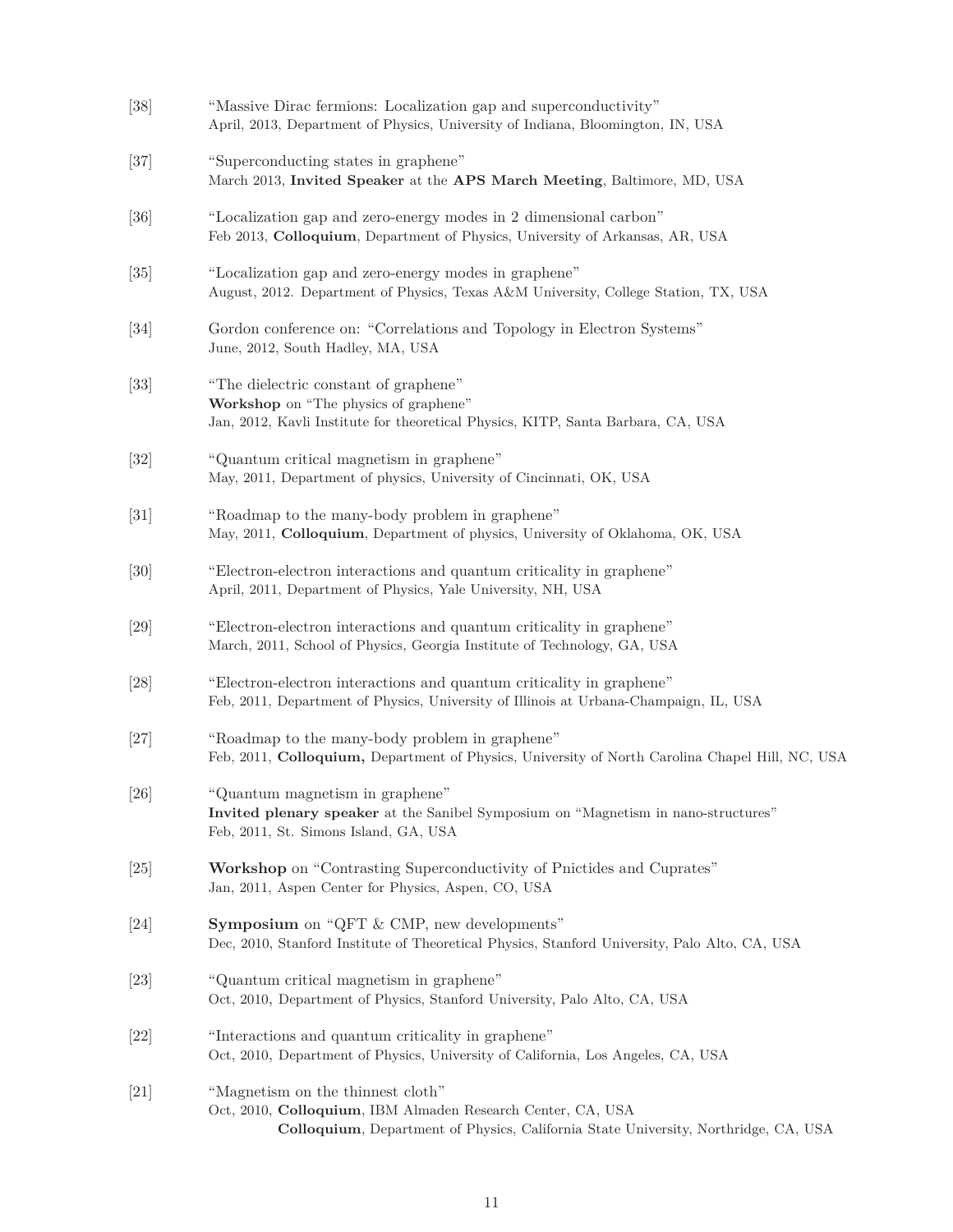| $[19]$ | "Interactions and quantum criticality in graphene"<br>Oct, 2010, Department of Physics, University of California at San Diego, CA, USA<br>Department of Physics, University of California at Riverside, CA, USA<br>Department of Physics, University of California at Irvine, CA, USA |
|--------|---------------------------------------------------------------------------------------------------------------------------------------------------------------------------------------------------------------------------------------------------------------------------------------|
| [16]   | "Magnetism on the thinnest cloth"<br>Sept, 2010, Colloquium, Department of Physics, Ohio University, OH, USA                                                                                                                                                                          |
| $[15]$ | "Magnetism and STM spectroscopy on graphene"<br>Invited Speaker at the Graphene Satellite Symposium, Nanotube 2010 Conference<br>June 2010, Montreal, Canada                                                                                                                          |
| [14]   | Gordon conference on: "Correlated Electron Systems"<br>June, 2010, South Hadley, MA, USA                                                                                                                                                                                              |
| $[13]$ | "Magnetism in graphene"<br>June, 2010, Institute of Materials Science of Madrid, Madrid, Spain                                                                                                                                                                                        |
| $[12]$ | Nobel symposium on "The physics of graphene"<br>June 2010, Nobel Foundation, Stockholm, Sweden                                                                                                                                                                                        |
| $[11]$ | "Magnetism in graphene"<br>March 2010, Invited Speaker at the APS March Meeting, Portland, OR, USA                                                                                                                                                                                    |
| [10]   | "Tailoring the thinnest cloth: how to induce and control magnetism in graphene"<br>Feb 2010, Colloquium, Department of Physics, University of Vermont, VT, USA                                                                                                                        |
| $[9]$  | "Tailoring the thinnest cloth: how to induce and control magnetism in graphene"<br>Feb 2010, Colloquium, Department of Physics, College of William and Mary, VA, USA                                                                                                                  |
| [8]    | Workshop on "Electronic and transport properties in nanoscopic materials"<br>Jan, 2009, Vina del Mar, Chile                                                                                                                                                                           |
| $[7]$  | "Magnetic instabilities in graphene"<br>Nov, 2008, Department of Physics, University of California at Riverside, CA, USA                                                                                                                                                              |
| [6]    | "Magnetic superlattices in graphene"<br>Oct, 2008, Condensed matter theory seminars, University of Illinois, IL, USA                                                                                                                                                                  |
| $[5]$  | Workshop on graphene,<br>June, 2008, Aspen Center for Physics, Aspen, CO, USA                                                                                                                                                                                                         |
| $[4]$  | "Tailoring electronic properties in graphene"<br>April, 2008, Condensed matter theory kids seminar, Harvard University, MA, USA                                                                                                                                                       |
| $[3]$  | "Tailoring electronic properties in graphene"<br>Feb, 2008, Department of Physics, University of Illinois at Urbana-Champaign, IL, USA                                                                                                                                                |
| $[2]$  | "Superconducting states in graphene"<br>Program: "Electronic properties of graphene"<br>Jan, 2007, Kavli Institute for theoretical Physics, KITP, Santa Barbara, CA, USA                                                                                                              |
| $[1]$  | "Superconductivity in metal coated graphene"<br>Sept, 2006, Condensed matter theory seminars, Boston University, MA, USA                                                                                                                                                              |